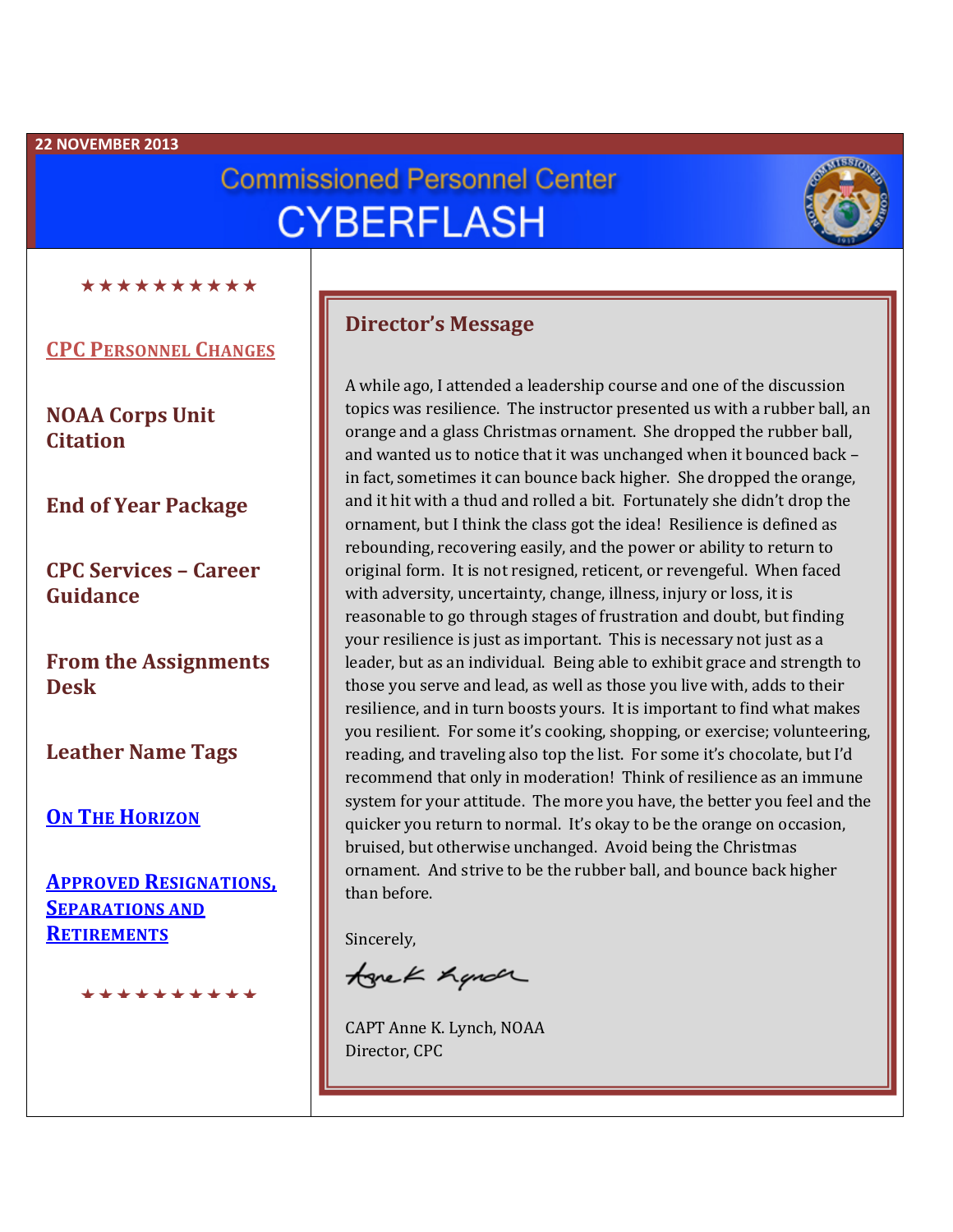# **CPC Personnel Changes**

CPC bids farewell to CAPT Todd Bridgeman who has reported as Executive Assistant to the Deputy Under Secretary. CAPT Bridgeman made significant contributions to OMAO, CPC and OCMD, and he will be missed.

Please join me in welcoming CDR Kurt Zegowitz, reporting as Chief, Career Management Division. CDR Zegowitz comes to us after a successful tour as CO on NOAA Ship *Henry B. Bigelow*, the finest fisheries vessel in the Northeast (no bias here!). He also brings experience from line office and interagency billets and he is excited to champion improvements to the OER system, Leadership Development Opportunities for the Corps and strengthening our partnership with the USCG.

LCDR Nickie Lambert reported aboard this month to overlap with LT Amy Cox as the Leadership Coordinator and Staff Officer, OCMD. LCDR Lambert is joining CPC after her time as an Emergency Response Coordinator for the Office of Response and Restoration. This assignment included: work on Deepwater Horizon, and as a representative to the Homeland Security Senior Management team. LCDR Lambert served as Aircraft Commander on the Twin Otter and AC-500S (Shrike) after sea time on the Bay Hydrographer, *Rainier* and *Whiting*. She looks forward to working on training contracts, assisting officers with OERs, CLC promotion courses, and handling general training questions.

When he first joined us, I introduced the new CLO, Scott Tessmer, but wanted to mention him again. He has hit the ground running and is currently scheduling the one and a half day OMAO Communications and Conflict Mitigation Workshop at various locations. This is the first OMAO wide offering, already piloted at HQ and CPC. The workshop is offered to wage mariners, civilians and officers to meet our goals of promoting an integrated OMAO through joint training across all components of the OMAO workforce. Be on the lookout for this opportunity in your area.

# **NOAA Corps Unit Citation**

As presented by RADM Devany, all NOAA Corps officers on active duty during the government shutdown are eligible to wear the unit citation ribbon. CPC will be updating the OPF database to reflect the citation**, please do not submit anything for this award via the OPF online tool**. In addition, CPC will be working with the various centers and locations to identify an officer to distribute ribbons in that area; any officers that already have a unit citation will be responsible for purchasing their own star(s). Officers that are located in isolated billets are asked to request a ribbon from OPMD. Please email [wendy.lewis@noaa.gov](mailto:wendy.lewis@noaa.gov) with your address.

Once again, congrats and keep up the good work!

## **End of Year Package**

It's that time of year again!! Please keep an eye out for the launch of the 2013 End of Year Package in early December. CPC will once again be asking officers to verify, scan through their OPF and update their personal information. We had great participation last year and are hopeful for the same again this year.

## **CPC Services – Career Guidance**

Please remember that CPC personnel are available to provide guidance on personnel issues, professional development and career advice. As Chief, Officer Career Management Division, CDR Kurt Zegowitz is available to discuss your career and leadership development goals, discuss your OPF with you, and serve as an advocate for your personal development goals during Officer Assignment Boards and leadership training discussions. Feel free to email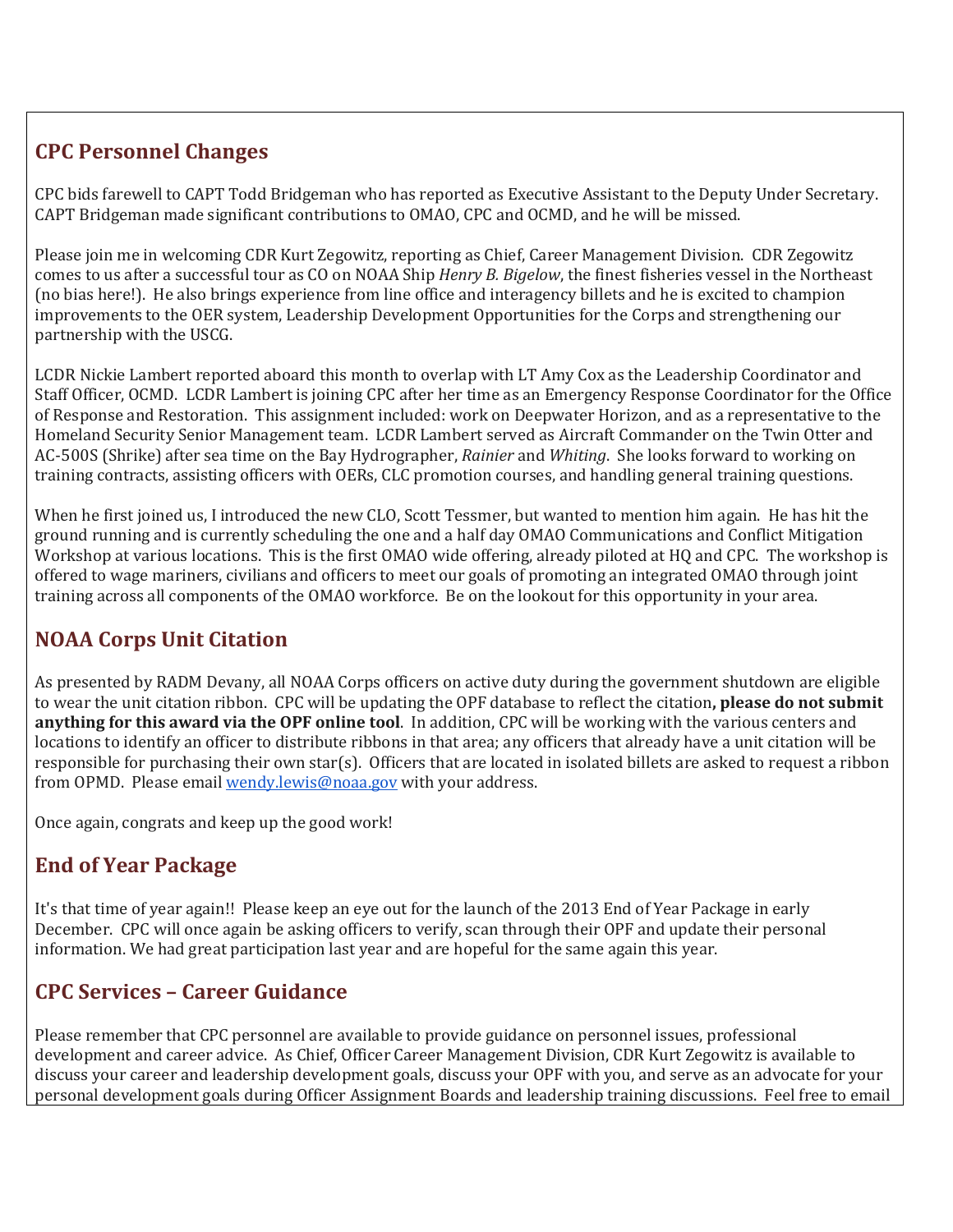or call CDR Zegowitz to arrange an appointment. [chief.careermgmt.cpc@noaa.gov](mailto:chief.careermgmt.cpc@noaa.gov)

## **From the Assignments Desk**

**Are you a sea going officer with a private pilot license?** Please notify the assignment coordinator via email at [AssignmentBranch.CPC@noaa.gov](mailto:AssignmentBranch.CPC@noaa.gov) . This rating can be added to your OPF through OPF Fix with the appropriate licensing documentation. This will allow the assignment coordinator to notify officers who hold a pilot license when UAS opportunities become available.

#### **PCS Orders**

On your forthcoming assignment letter there is a notice stating, "If your detach or report date moves more than 30 days CPC needs to be notified". So what does this really mean?

- 1) If your date changes more than 30 days and you have NOT submitted a 56-26 form then notify the assignment coordinator and the database will be updated accordingly. A new forthcoming assignment letter will NOT be sent unless your date changes more than 60 days and at that time it will require Director, NOAA Corps approval. You need to indicate your actual anticipated travel dates on your 56-26.
- 2) If your date changes more than 30 days and you have submitted a 56-26 but HAVE NOT received orders, you MUST send Tracey Peterson a new 56-26 form and indicate the reason for change.
- 3) If you HAVE received orders and your date still changes more than 30 days you MUST re-submit a 56-26 and your orders MUST be changed as Adtrav will not issue tickets.
- 4) If you HAVE received orders and your date changes LESS THAN 30 days you DO NOT need to re-submit a 56-26. Your orders are on/about and allow for slight changes in your detach and arrival status.

It is the officer's responsibility to ensure that all supervisors remain aware if a PCS detach and/or report date change. Your travel voucher will be processed according to your endorsed orders.

**As a reminder:** No PCS orders will be issued without the officer being medically qualified for duty. Officers are reminded that medical readiness is their responsibility. Guidance on requirements are available on the Medical [Requirements](http://www.corpscpc.noaa.gov/medical/medical_req.html) Page of the CPC Website.

**Returning to sea duty?** Ensure your PPD test is up to date (within one year of the date in which you are anticipating reporting to the ship)

#### **Leather Name Tags**

In 2006 the NOAA Corps emblem changed. Can you tell which the correct NOAA Corps emblem is?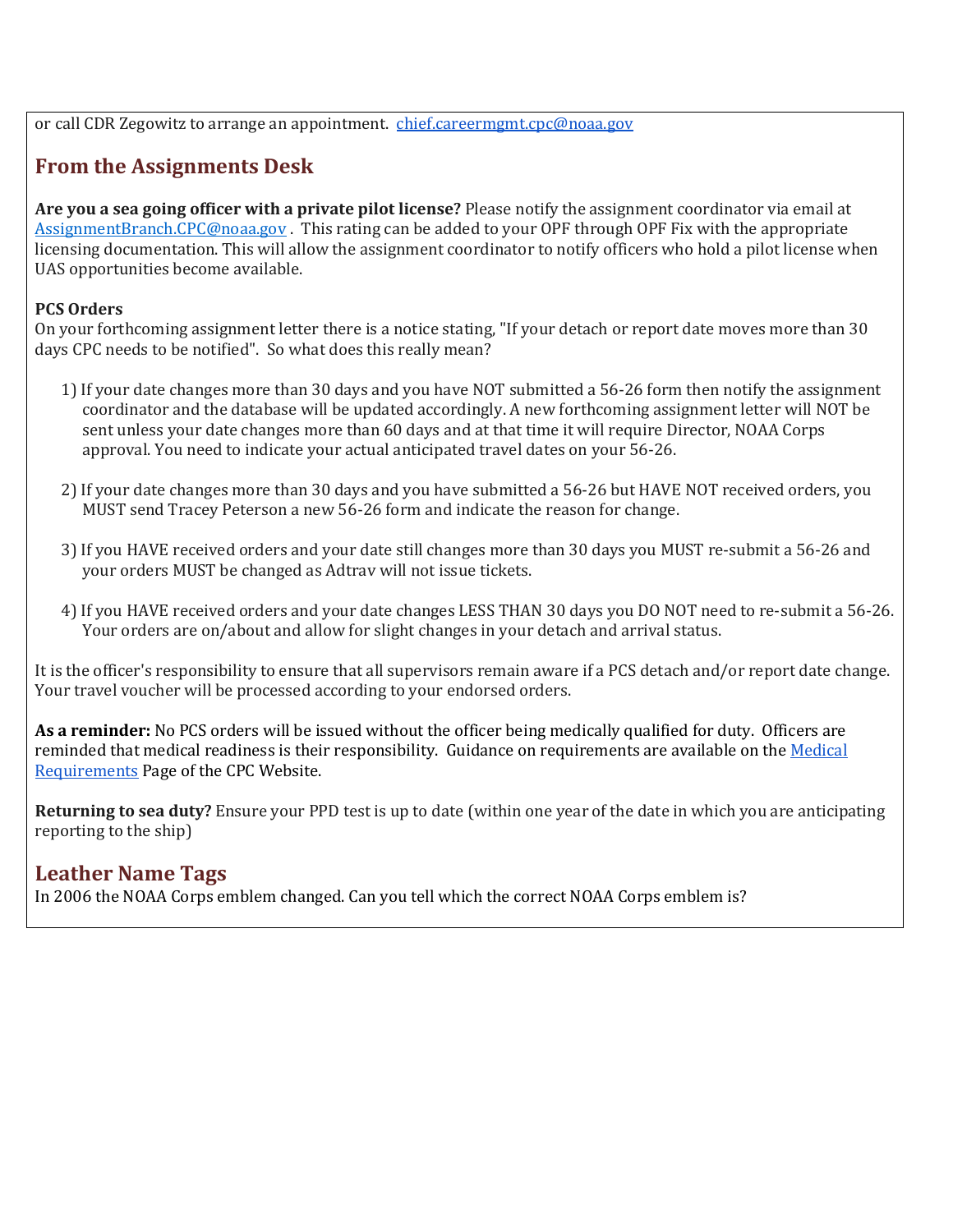

If you picked the left then you are correct; the emblem on the leather name tag was never changed. If you currently wear the leather name tag you have been wearing the incorrect one. A new emblem has been created for Senior Watch Officer (SWO).



Name tags are \$12 each. Please send LT Perry an email with your request [\(tony.perry.iii@noaa.gov\)](mailto:tony.perry.iii@noaa.gov) and send payment to CPC. Future orders can be made directly with the company but since we are expecting a large amount we would like to keep one point of contact.

## **On The Horizon**

| Officer Assignment Board              |
|---------------------------------------|
| DC Area NOFA/ACO Holiday Party        |
| <b>BOTC Graduation</b>                |
| Command Advisory Working Group: CO/XO |
| Mid-Grade Leadership Training         |
|                                       |